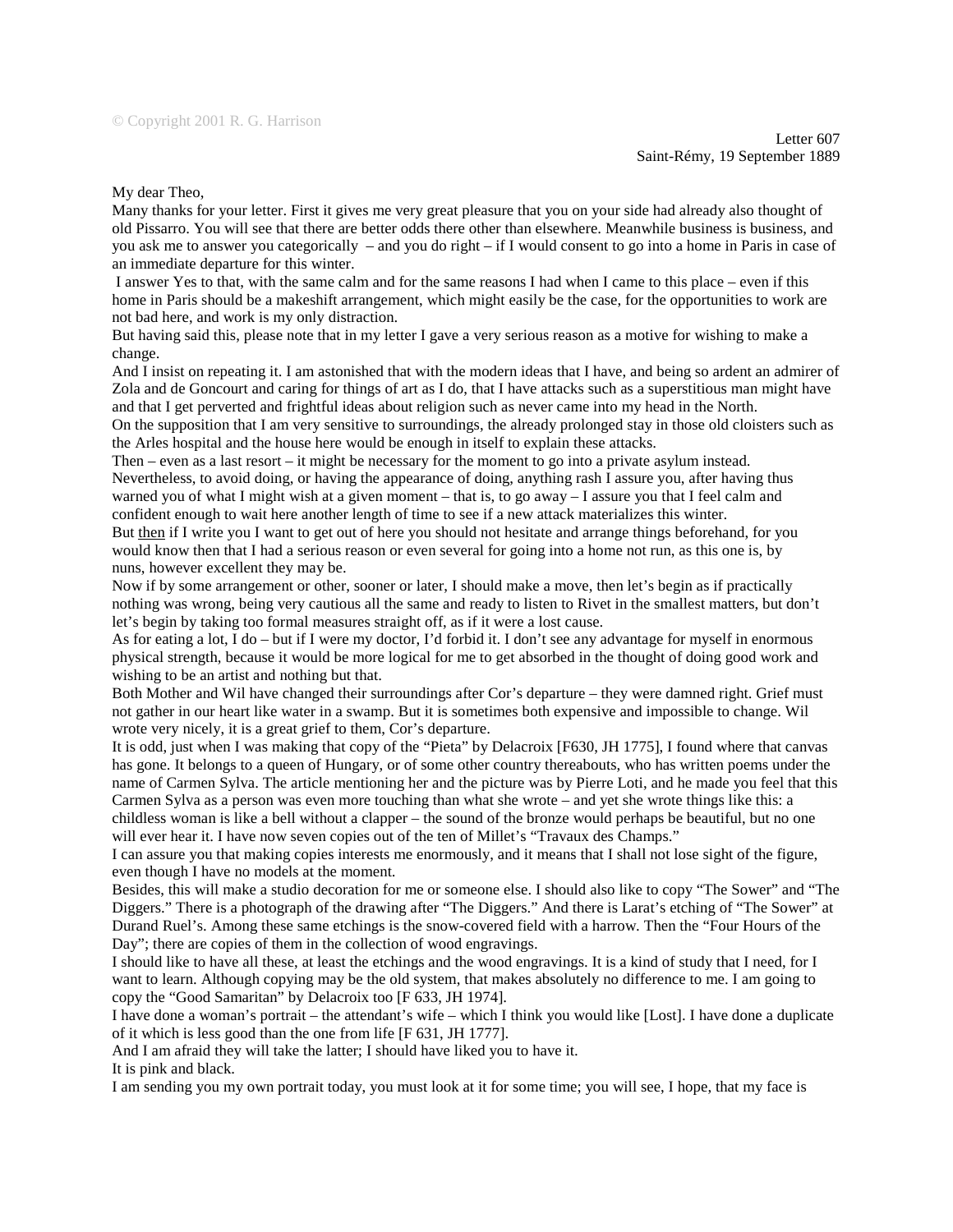## © Copyright 2001 R. G. Harrison

much calmer, though it seems to me that my look is vaguer than before. I have another one which is an attempt made when I was ill, but I think this will please you more, and I have tried to make it simple. Show it to old Pissarro when you see him.

You will be surprised at the effect "Les Travaux des Champs" takes on in colour, it is a very profound series of his. I am going to try to tell you what I am seeking in it and why it seems good to me to copy them. We painters are always asked to compose ourselves and be nothing but composers.

So be it – but it isn't like that in music – and if some person or other plays Beethoven, he adds his personal interpretation – in music and more especially in singing – the interpretation of a composer is something, and it is not a hard and fast rule that only the composer should play his own composition.

Very good – and I, mostly because I am ill at present, I am trying to do something to console myself, for my own pleasure.

I let the black and white by Delacroix or Millet or something made after their work pose for me as a subject. And then I improvise colour on it, not, you understand, altogether myself, but searching for memories of their pictures – but the memory, "the vague consonance of colours which are at least right in feeling" – that is my own interpretation.

Many people do not copy, many others do – I started on it accidentally, and I find that it teaches me things, and above all it sometimes gives me consolation. And then my brush goes between my fingers as a bow would on the violin, and absolutely for my own pleasure. Today I tried the "Woman Shearing Sheep" [F 634, JH 1787] in a colour scheme ranging from lilac to yellow. They are little canvases of about size 5.

Thank you very much for the package of canvas and paints. In return I am sending you with the portrait the following canvases:

Moonrise (ricks) [F 735, JH 1761] Study of Fields Study of Olives Study of Night [F 612, JH 1731] The Mountain [F 622, JH 1766] Field of Green Wheat **Olives** 

Orchard in Bloom

Entrance to a Quarry [F 744, JH 1802]

The first four canvases are studies without the effect of a whole that the others have I rather like the "Entrance to a Quarry" – I was doing it when I felt this attack coming on – because to my mind the sombre greens go well with the ochre tones; there is something sad in it which is healthy, and that is why it does not bore me. Perhaps that is true of the "Mountain" too. They will tell me that mountains are not like that and that there are black outlines of a finger's width.

But after all it seemed to me it expressed the passage in Rod's book – one of the very rare passages of his in which I found something good – about a desolate country of somber mountains, among which are some dark goatherds' huts where sunflowers are blooming.

The "Olives" with a white cloud and a background of mountains, as well as the "Moonrise" and the night effect, are exaggerations from the point of view of arrangement, their lines are warped as in old wood. The olives are more in character, as in the other study, and I tried to express the time of day when you see the green rose beetles and the cicadas flying about in the heat. The other canvases, the "Reaper," etc., are not dry.

And now in the bad weather I am going to make a lot of copies, for really I must do more figures. It is the study of the figure that teaches you to seize the essential and to simplify.

When you say in your letter that I have always only been working, no  $-1$  cannot agree  $-1$  am myself very, very dissatisfied with my work, and the only thing that comforts me is that people of experience say you must paint ten years for nothing. But what I have done is only those ten years of unfortunate studies that didn't come off. Now a better period may come, but I shall have to get the figure stronger and I must refresh my memory by a very close study of Delacroix and Millet. Then I shall try to get my drawing clearer. Yes, misfortune is good for something, you gain time for study. I am adding a study of flowers to the roll of canvases – nothing much, but after all I do not want to tear it up.

Altogether I think nothing in it at all good except the "Field of Wheat," the "Mountain," the "Orchard," the "Olives" with the blue hills and the portrait and the "Entrance to the Quarry," and the rest tells me nothing, because it lacks individual intention and feeling in the lines. Where these lines are close and deliberate it begins to be a picture, even